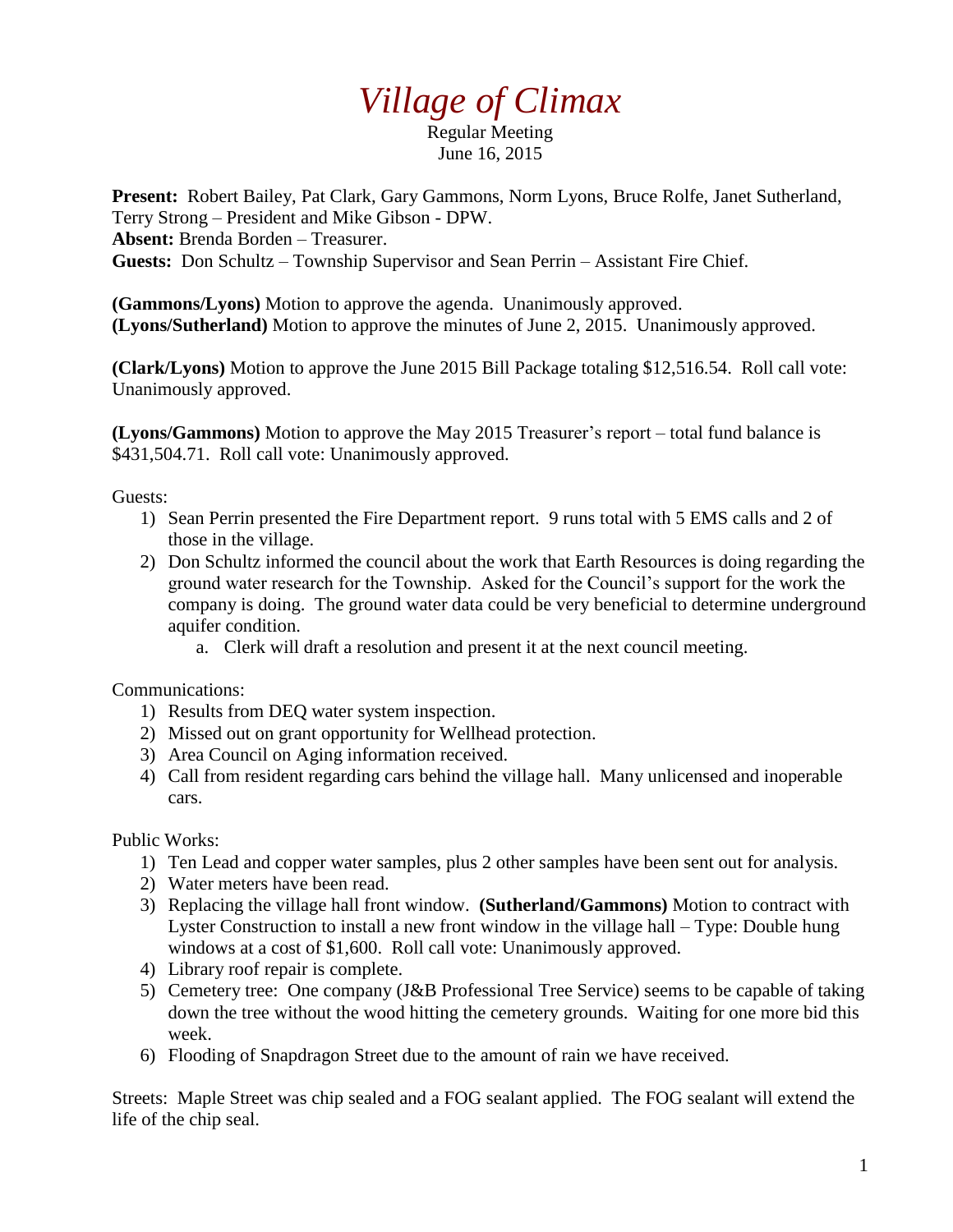Parks, Cemetery Library: Two of three trees have been removed.

Water:

Proposed water billing procedure changes: **(Bailey/Gammons)** Motion to accept recommendations of the Ad Hoc Committee regarding changes to the Fee Schedule and water bill process. Ayes – Bailey, Clark, Gammons, Rolfe, Sutherland and Strong; Nays – Lyons. Motion carried 6 to 1.

- 1) Fee Schedule:
	- Water Administrative fee from \$2 to \$5 per month
	- Water Billing Delinquent Charges (late fee) from 5% to 10%.
	- Disconnect Notice Fee of \$20 when disconnect notices are mailed out.
	- Water Turn Off fee from \$25 to \$50
	- Water Turn On fee from \$25 to \$50
	- Remove from Fee Schedule the "Water Enforcement deposit" of \$50.
	- Remove from Fee Schedule the "Water Enforcement Turn On Charge" of \$50.
	- Payment arrangements will no longer be accepted.
	- New larger bill format to be used.
	- Only the Treasurer can accept payments.
	- **Accounts with a balance of \$15 or less will be carried forward to the next cycle**
	- The DPW will no longer accept payments at the time of shut off. Payment must be paid by 11:59 pm the day before shut off. Shut offs will begin at 9 am on the designated day. If payments are received after 12 am of the designated day, the water will still be shut off and remain off until the following day.
	- Two Trustees will meet with residents who are habitually late to explain the changes in procedure and have them sign and acknowledge the changes.
	- Water meters will be read by the  $15<sup>th</sup>$  of the month prior to the new calendar year quarter. Bills will be sent out by the  $25<sup>th</sup>$  of that same month to arrive before the  $1<sup>st</sup>$ day of the next month.
	- The Treasurer will then collect and enter payments into the water software system as well as make a minimum of 3 deposits during the  $16<sup>th</sup>$  to the end of month (January, April, July and October). The Treasurer will also check the payment drop box and post office by 11:59 p.m. prior to the shut off date. Any payments processed after 11:59 will include a \$20 late fee.
	- The Treasurer will generate and print a disconnect report for the DPW by 9 a.m. of the designated shut off date.
	- All questions regarding payments and the amount owed are to be directed to the Treasurer. The Treasurer's cell phone will be included on all notices.
- 2) **(Clark/Rolfe)** Motion to amend ordinance 34-22 (4) Add: There will also be imposed a charge as established by resolution whenever the Village generates a shut off notice and 34-22 (5) Last line changed to: Payments received after such a period shall bear a penalty as established by resolution. Ayes – Bailey, Clark, Gammons, Rolfe, Sutherland and Strong; Nays – Lyons. Motion carried 6 to 1.
- 3) Clerk will submit changes to the Village Attorney.
- 4) Upon attorney's review, the Fee Schedule will be amended.

Administration:

1) Discussion of who can direct the DPW employees and what is the chain of command in directing the DPW employees?